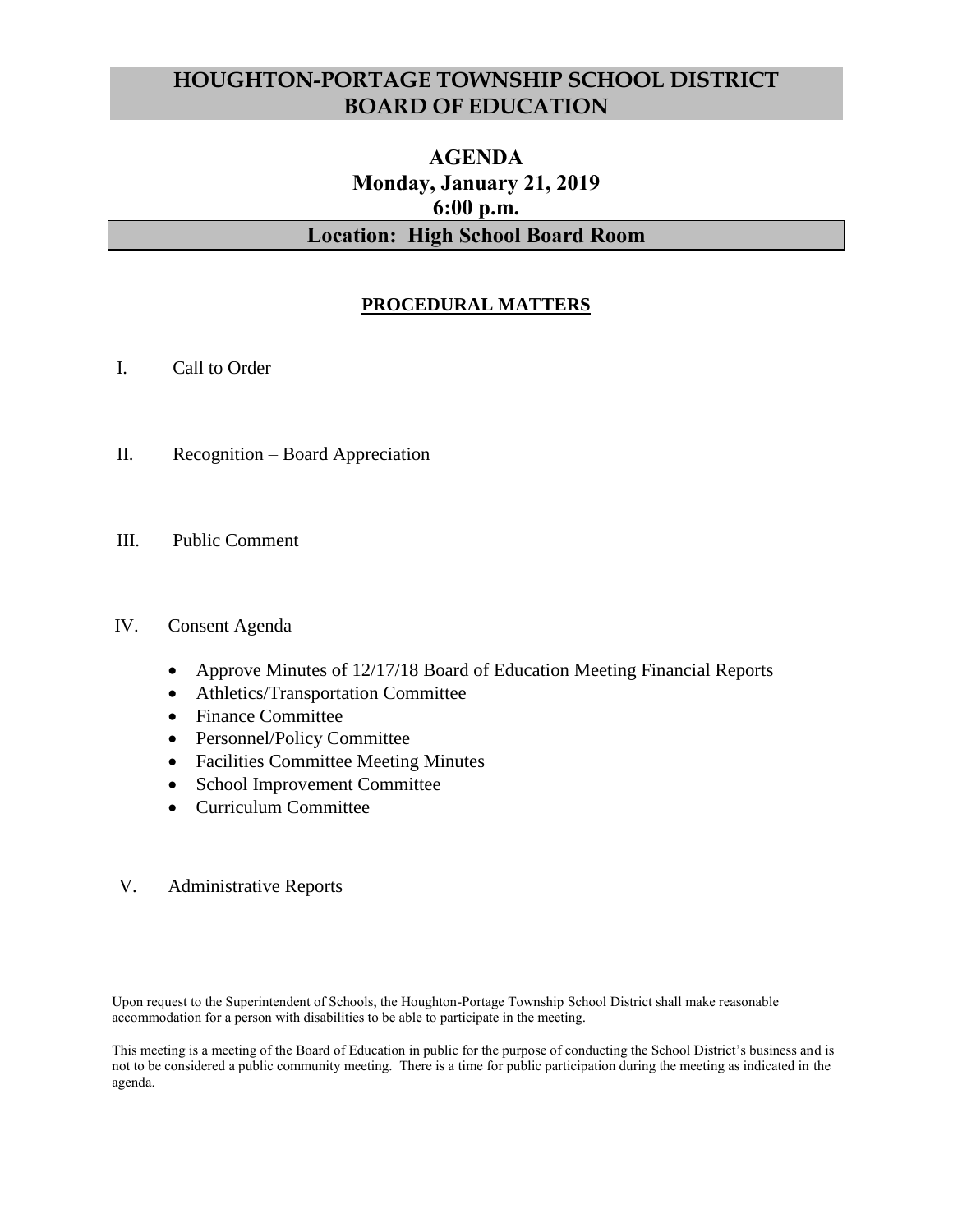# VI. MASB, MASA & CCASB Reports

#### VII. Discussion Items

- 1. Election of Officers & Committee Assignments
- 2. Bond Progress
- 3. Merit Pay Policy
- 4. Kitchen Equipment

#### VIII. Action Items

- 1. Approval of By-Laws
- 2. Election of Officers
- 3. Resolution Fixing Time, Date & Place of Monthly Meetings
- 4. Bank Signature Authorization
- IX. Other Concerns or Public Comment
- X. Executive Session
- XI. Adjournment

Upon request to the Superintendent of Schools, the Houghton-Portage Township School District shall make reasonable accommodation for a person with disabilities to be able to participate in the meeting.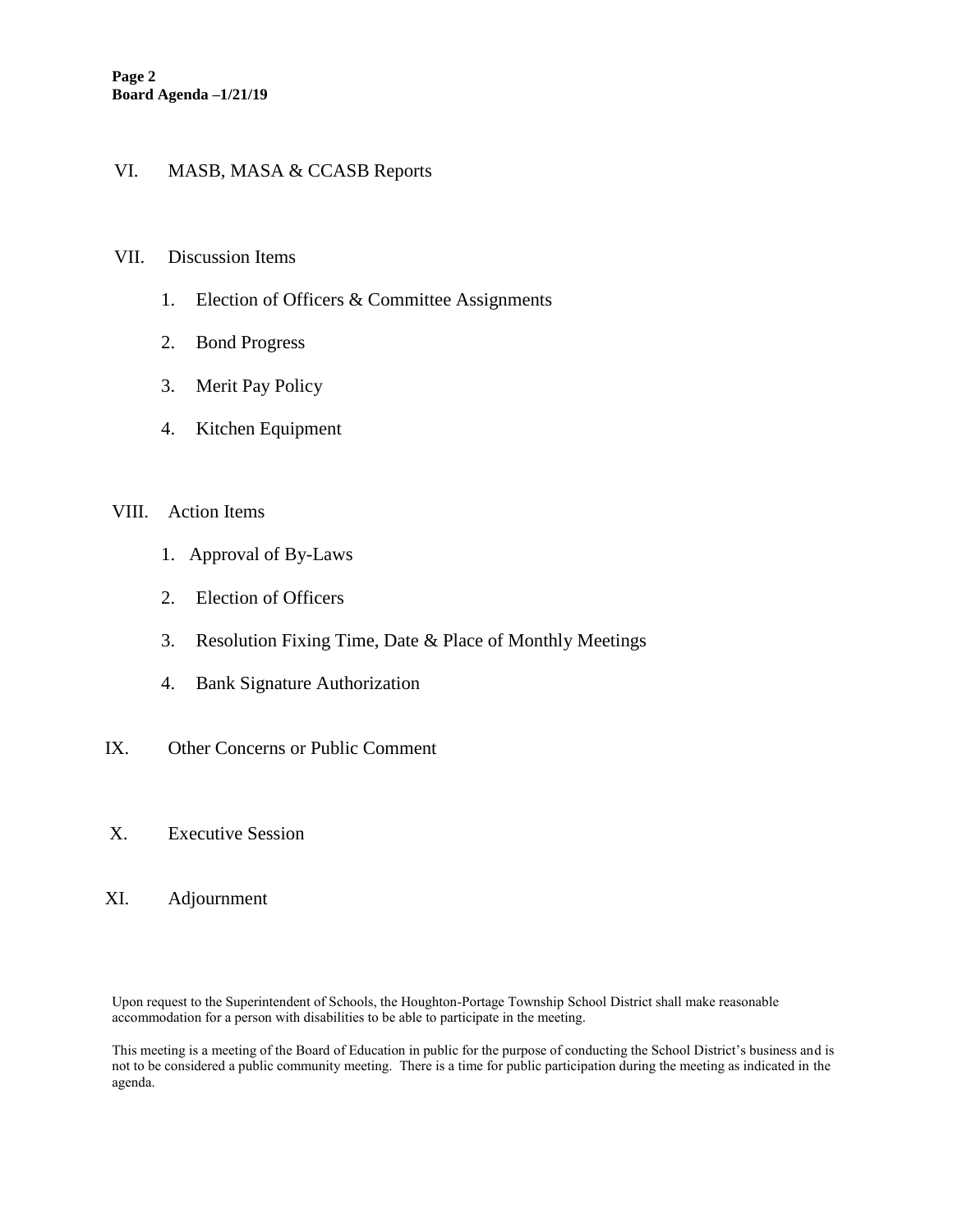### **DISCUSSION ITEMS**

#### **1. Election of Officers & Committee Assignments**

At the time of the Board meeting, Board members will typically engage in a discussion regarding election of officers and committee assignments. The president of the Board historically has made the decision with regard to these assignments.

#### **2. Bond Progress**

At the time of the Board meeting, the Superintendent will initiate a discussion on the bond progress.

# **3. Merit Pay Policy**

At the time of the Board meeting, the Superintendent will initiate a discussion on merit pay.

### **4. Kitchen Equipment**

At the time of the Board meeting, the Superintendent will initiate a discussion regarding our current kitchen equipment.

Upon request to the Superintendent of Schools, the Houghton-Portage Township School District shall make reasonable accommodation for a person with disabilities to be able to participate in the meeting.